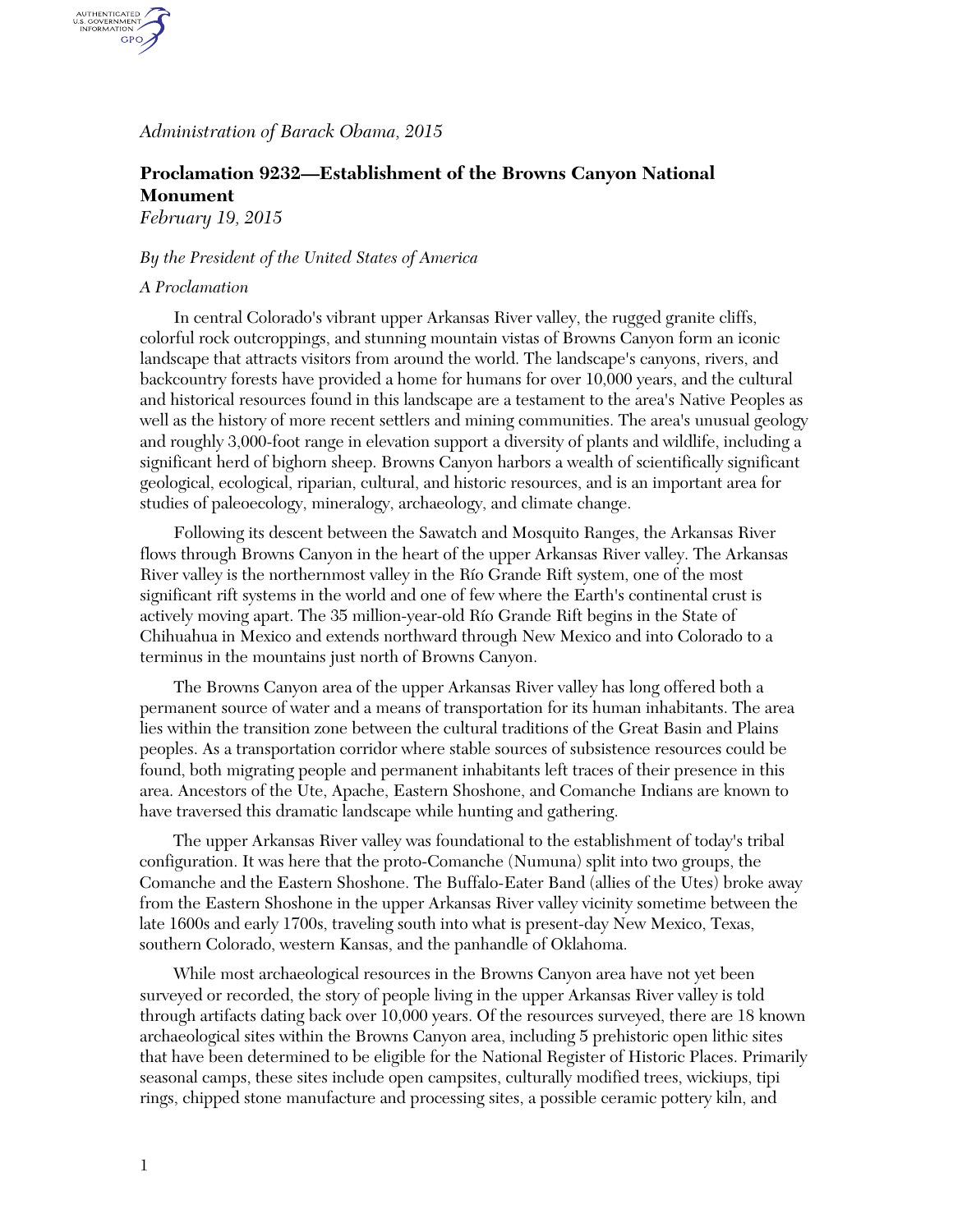rock shelter sites that date to the Archaic Period. The sites range from early Archaic Period and possibly Paleo-Indian Period (around 8,000 to 13,000 years before present), which would make this among the earliest known sites in the region, to the Late Archaic Period to proto-historic period (around 3,000 years before present to the 19th century A.D.).

European exploration of the Browns Canyon region began when the Spanish explorer Juan de Ulibarri visited in 1706. A century later, Zebulon Pike explored the Browns Canyon area after his failed attempt to summit what is now known as Pike's Peak. During the late 18th and early 19th centuries, the Spanish army patrolled the upper Arkansas River valley as far north as Leadville to secure the boundaries of Spanish influence and attempt to bar access by competing traders and explorers. Fur trappers exploited the area in the first few decades of the 1800s. The region later became a center for mining, including one of the United States major historic mining districts for fluorite, a colorful mineral with both ornamental and industrial uses. The remnants of this area's mining history include small, abandoned mine sites, old cabin foundations, and nearby mining ghost towns.

Discovery of gold along the Arkansas River in the 1850s and the 1870s silver boom in Leadville brought an influx of people and a need for transportation. In the 1870s, stage roads carried thousands of passengers through this region every year. In the 1880s, after a multi-year legal and armed battle between rival rail companies, the Denver and Río Grande Railway became the major transportation option for the region. The section of railroad bed that runs through Browns Canyon east of the Arkansas River is eligible for listing on the National Register of Historic Places. Even today, this same upper Arkansas River valley remains a major transportation corridor for Chaffee County residents and visitors, as well as an important resource for recreational anglers and boaters, and area ranchers and farmers. Local communities have proposed and conducted a feasibility study for establishing the Arkansas Stage and Rail Trail, which would serve as a testament to this travel corridor's prehistoric and historic significance.

The 1.6 billion-year-old Precambrian granodiorite batholith that constitutes the Canyon is incised by steep gulches that cut through the pink granite and metamorphic rock. Stafford Gulch provides astounding views of the unique Reef formation, a long and distinctive face of exposed rock. During the Pleistocene Epoch, glaciers covered the rugged canyons, gulches, and mountains that awe visitors today. The movement of these glaciers created unique topographical features in the river valley—including glacial cirques, flat, mesa-like terraces, and remnants of large moraines—that are not found along other major streams in the region. While shaping the topography, the glaciers also filled the valley below with masses of sediment, including the gold, silver, and semi-precious gems that fueled the mining booms of the 1800s. These gems, including the garnets that lend their name to Ruby Mountain in the northern part of the Browns Canyon area, continue to interest professional and amateur geologists.

Portions of the Browns Canyon area offer a relative wealth of Pennsylvanian age geologic exposures of the Minturn formation and Belden shale that include a diverse assemblage of invertebrate fossils. These sites represent the accumulation of shell fossils in an ancient reef environment, and include remains of bivalves, brachiopods, gastropods, echinoids, nautiloids, conodonts, crinoids, bryozoans, and vertebrates including sharks and bony fish. Many of the fossil forms remain undescribed and will form the basis for future paleontological research.

The topographic and geologic diversity of the Browns Canyon area has given rise to one of the most significant regions for biodiversity in Colorado. The forest community incorporates a transition zone, with semi-arid pinyon-juniper and mountain mahogany woodlands on the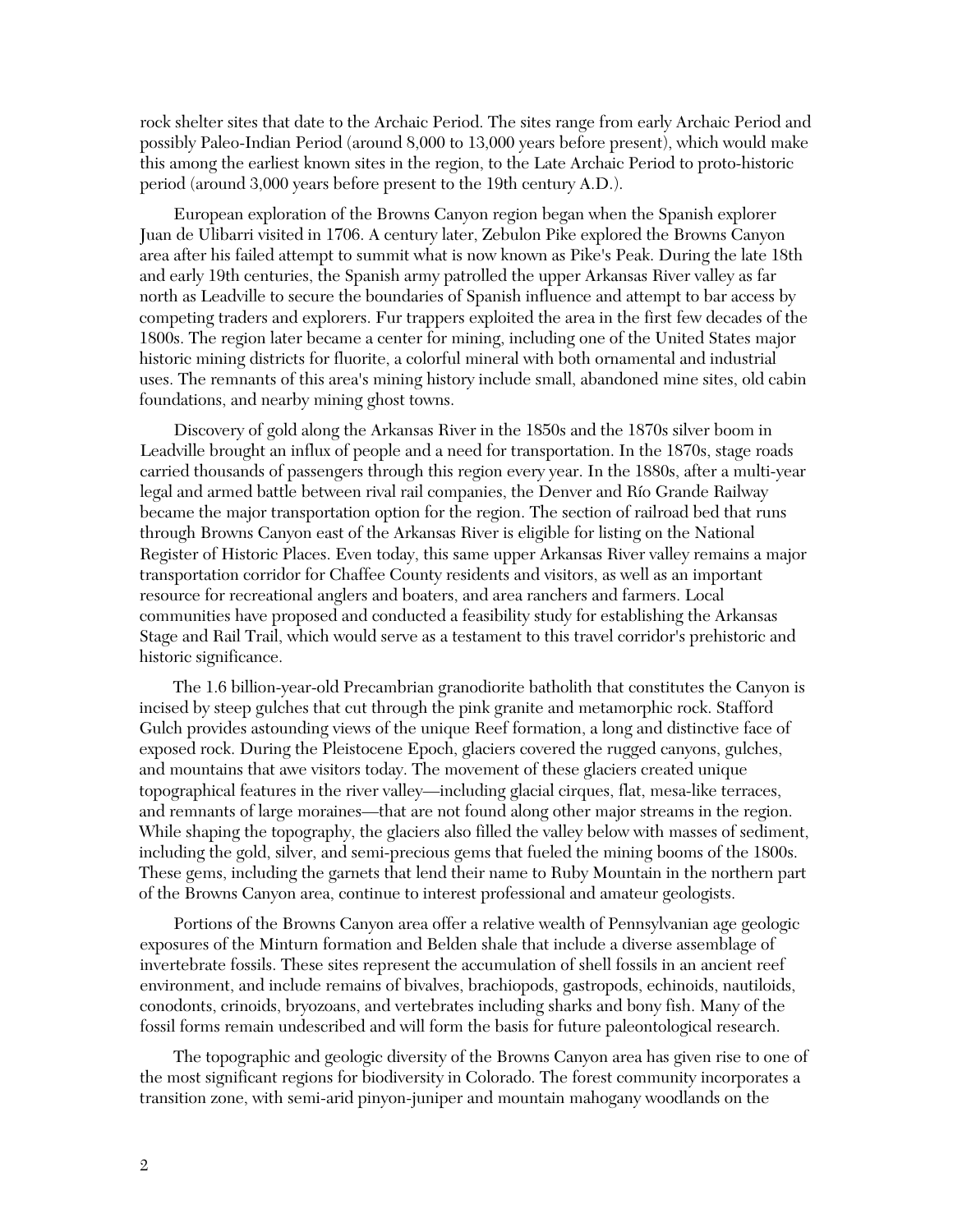lower slopes giving way to ponderosa pine, Rocky Mountain bristlecone pine, and Douglas fir at higher elevations. Scattered pockets of aspen, willow, Rocky Mountain juniper, river birch, and narrowleaf cottonwood can be found in riparian areas. The Aspen Ridge area is also home to a significant stand of aspen. The understory is home to a variety of plant species, including blue grama grass, mountain muhly, Indian ricegrass, Arizona fescue, blue bunchgrass, prickly pear, cholla, yucca, isolated pockets of alpine bluegrass, and the endemic Brandegee's buckwheat. A stunning array of wildflowers such as the scarlet gilia and larkspur bloom here during the spring and summer. Near Ruby Mountain, imperiled plant species such as Fendler's Townsend-daisy, Fendler's false cloak-fern, livemore fiddleleaf, and the endemic Front-Range alumroot can be found. The plant community in this area has repeatedly evolved during periods of climate change since the Eocene Epoch. Geologic and climatic changes since the Precambrian have made the area an important site for research on geology and paleoecology as well as the effects of climate change, wildland fire, and other disturbances on plant and animal communities.

Some of Colorado's most emblematic animal species call Browns Canyon home. Mountain lions, bighorn sheep, mule deer, bobcat, red and gray fox, American black bear, coyote, American pine marten, kangaroo rat, elk, and several species of tree and ground squirrels can all be found in the Browns Canyon area, which provides essential habitat for mammals and birds alike and attracts hunters and wildlife viewers. Raptors such as red-tailed hawks, Swainson's hawks, golden eagles, turkey vultures, and prairie falcons make their homes in the rocky cliffs and prey upon the abundance of small animals that live in this area. The area also provides habitat suitable for peregrine falcons, which have been identified for possible future reintroduction here, as well as potential habitat for the threatened Canada lynx. A stunning diversity of other bird species, including the cliff swallow, Canada jay, mourning dove, flicker, blue jay, wild turkey, great horned owl, western screech owl, and saw whet owl, attract ornithologists and bird enthusiasts alike to these remote hills.

A number of reptile and amphibian species occur in the area, including the sensitive boreal toad and northern leopard frog. The Browns Canyon area represents one of the only riparian ecosystems along the Arkansas River that remains relatively undisturbed and contains an intact biotic community.

The protection of the Browns Canyon area will preserve its prehistoric and historic legacy and maintain its diverse array of scientific resources, ensuring that the prehistoric, historic, and scientific values remain for the benefit of all Americans. The area also provides world class river rafting and outdoor recreation opportunities, including hunting, fishing, hiking, camping, mountain biking, and horseback riding.

*Whereas* section 320301 of title 54, United States Code (known as the "Antiquities Act"), authorizes the President, in his discretion, to declare by public proclamation historic landmarks, historic and prehistoric structures, and other objects of historic or scientific interest that are situated upon the lands owned or controlled by the Federal Government to be national monuments, and to reserve as a part thereof parcels of land, the limits of which shall be confined to the smallest area compatible with the proper care and management of the objects to be protected;

*Whereas* it is in the public interest to preserve the objects of scientific and historic interest on the lands in and around Browns Canyon;

*Now, Therefore, I, Barack Obama*, President of the United States of America, by the authority vested in me by section 320301 of title 54, United States Code, hereby proclaim the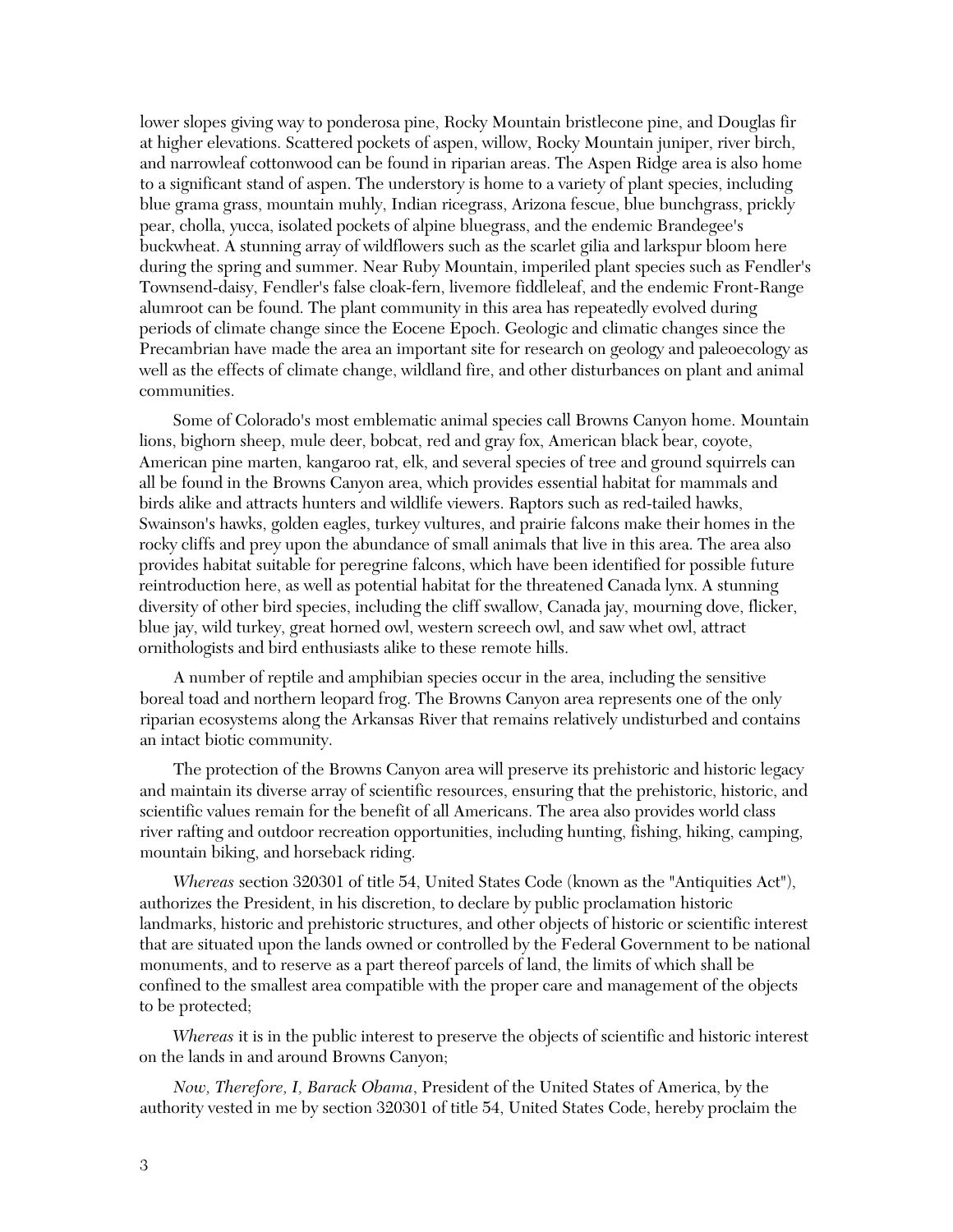objects identified above that are situated upon lands and interests in lands owned or controlled by the Federal Government to be the Browns Canyon National Monument (monument) and, for the purpose of protecting those objects, reserve as part thereof all lands and interests in lands owned or controlled by the Federal Government within the boundaries described on the accompanying map, which is attached to and forms a part of this proclamation. These reserved Federal lands and interests in lands encompass approximately 21,586 acres. The boundaries described on the accompanying map are confined to the smallest area compatible with the proper care and management of the objects to be protected.

All Federal lands and interests in lands within the boundaries described in the accompanying map are hereby appropriated and withdrawn from all forms of entry, location, selection, sale, leasing, or other disposition under the public land laws or laws applicable to the U.S. Forest Service, including location, entry, and patent under the mining laws, and from disposition under all laws relating to mineral and geothermal leasing, other than by exchange that furthers the protective purposes of the monument.

The establishment of the monument is subject to valid existing rights. Lands and interests in lands not owned or controlled by the Federal Government within the boundaries described on the accompanying map shall be reserved as a part of the monument, and objects identified above that are situated upon those lands and interests in lands shall be part of the monument, upon acquisition of ownership or control by the Federal Government.

The Secretary of the Interior and the Secretary of Agriculture (Secretaries) shall manage the monument through the Bureau of Land Management (BLM) and the U.S. Forest Service (USFS), pursuant to their respective applicable legal authorities, to implement the purposes of this proclamation. The USFS shall manage that portion of the monument within the boundaries of the National Forest System (NFS), and the BLM shall manage the remainder of the monument. The lands administered by the BLM shall be managed as a unit of the National Landscape Conservation System, pursuant to applicable legal authorities, including, as applicable, the provisions of section 603 of the Federal Land Policy and Management Act (43 U.S.C. 1782) governing the management of wilderness study areas. The lands administered by the USFS shall be managed as part of the Pike and San Isabel National Forests and Cimarron and Comanche National Grasslands.

For purposes of protecting and restoring the objects identified above, the Secretaries shall jointly prepare a management plan for the monument and shall promulgate such regulations for its management as deemed appropriate. In developing any management plans and any management rules and regulations governing NFS lands within the monument, the Secretary of Agriculture, through the USFS, shall consult with the Secretary of the Interior through the BLM. The Secretaries shall provide for public involvement in the development of the management plan including, but not limited to, consultation with tribal, State, and local governments. In the development and implementation of the management plan, the Secretaries shall maximize opportunities, pursuant to applicable legal authorities, for shared resources, operational efficiency, and cooperation.

Except for emergency or authorized administrative purposes, motorized and mechanized vehicle use in the monument shall be allowed only on roads and trails designated for such use, consistent with the care and management of the objects identified above. After the date of this proclamation, new roads or trails may only be designated for motorized vehicle use in areas west of the Arkansas River and at the Ruby Mountain Recreation Site and then only as necessary to provide reasonable river or campground access, consistent with the applicable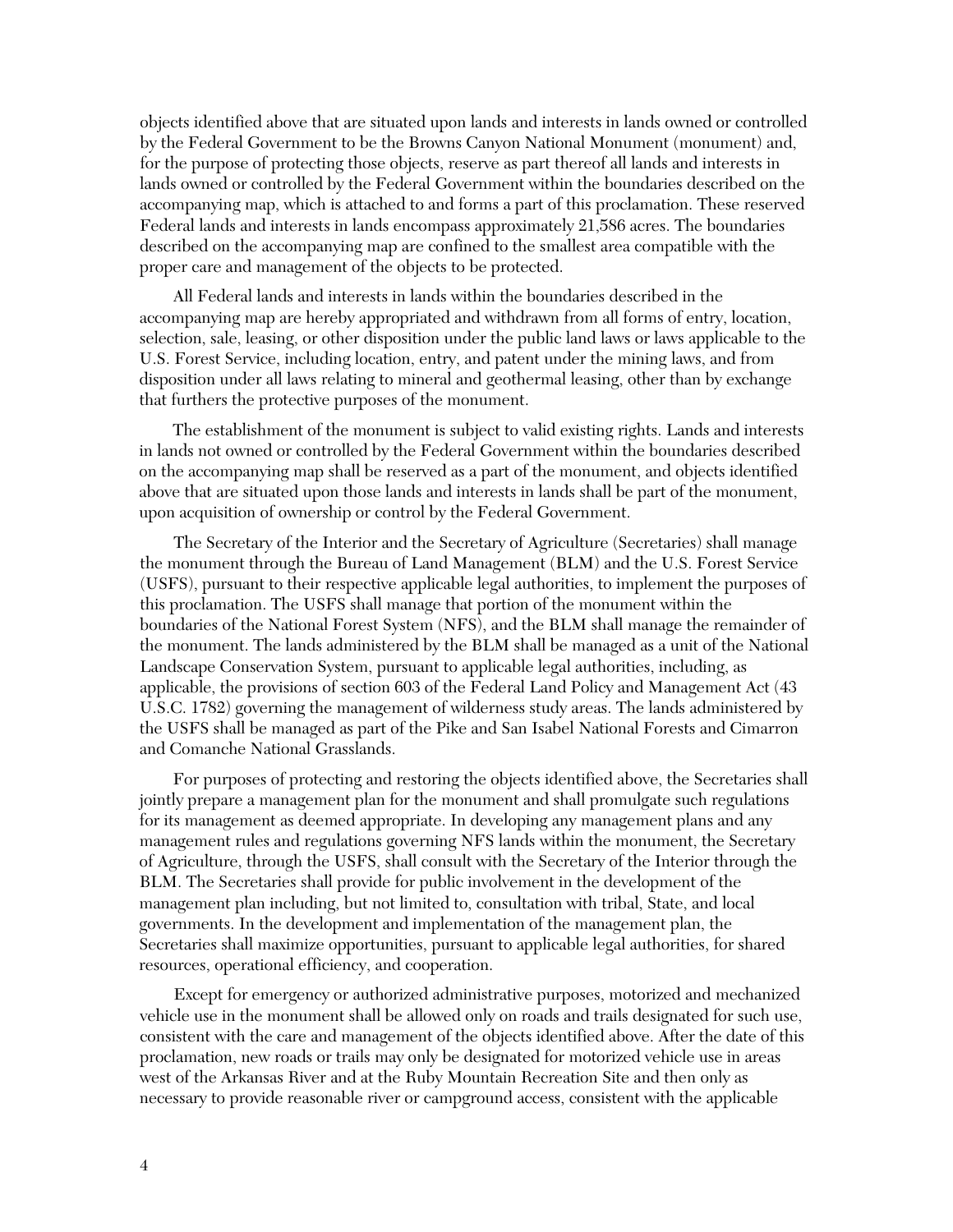management plan. Forest Road 184 may be realigned or improved only if for the care and management of the objects identified above or as necessary for public safety.

Nothing in this proclamation affects or shall be deemed to preclude the Secretaries from reissuing existing authorizations or agreements for the cooperative administration of the Arkansas Headwaters Recreation Area. New or modified authorizations or agreements for such purpose may be issued, consistent with the care and management of the objects identified above. The Secretaries also may authorize and reauthorize commercial recreational services within the monument, including outfitting and guiding, consistent with the care and management of the objects identified above.

Nothing in this proclamation shall be deemed to affect the operation or use of the existing railroad corridor as a railroad right of way pursuant to valid existing rights or for recreational purposes consistent with the care and management of the objects identified above.

Nothing in this proclamation shall be deemed to enlarge or diminish the rights of any Indian tribe. The Secretaries shall, to the maximum extent permitted by law and in consultation with Indian tribes, ensure the protection of Indian sacred sites and traditional cultural properties in the monument and provide access by members of Indian tribes for traditional cultural and customary uses, consistent with the American Indian Religious Freedom Act (42 U.S.C. 1996) and Executive Order 13007 of May 24, 1996 (Indian Sacred Sites).

Laws, regulations, and policies followed by the BLM or the USFS in issuing and administering grazing permits or leases on lands under their jurisdiction shall continue to apply with regard to the lands in the monument, consistent with the care and management of the objects identified above.

This proclamation does not alter or affect the valid existing water rights of any party, including the United States. This proclamation does not reserve water as a matter of Federal law, and the inclusion of the land underlying the Arkansas River in the monument shall not be construed to reserve such a right. This proclamation does not alter or affect agreements governing the management and administration of Arkansas River flows, including the Voluntary Flow Management Program.

Nothing in this proclamation shall be deemed to enlarge or diminish the jurisdiction of the State of Colorado, including its jurisdiction and authority with respect to fish and wildlife management.

Nothing in this proclamation shall be deemed to revoke any existing withdrawal, reservation, or appropriation; however, the monument shall be the dominant reservation.

Warning is hereby given to all unauthorized persons not to appropriate, injure, destroy, or remove any feature of the monument and not to locate or settle upon any of the lands thereof.

*In Witness Whereof*, I have hereunto set my hand this nineteenth day of February, in the year of our Lord two thousand fifteen, and of the Independence of the United States of America the two hundred and thirty-ninth.

## BARACK OBAMA

[Filed with the Office of the Federal Register, 11:15 a.m., February 23, 2015]